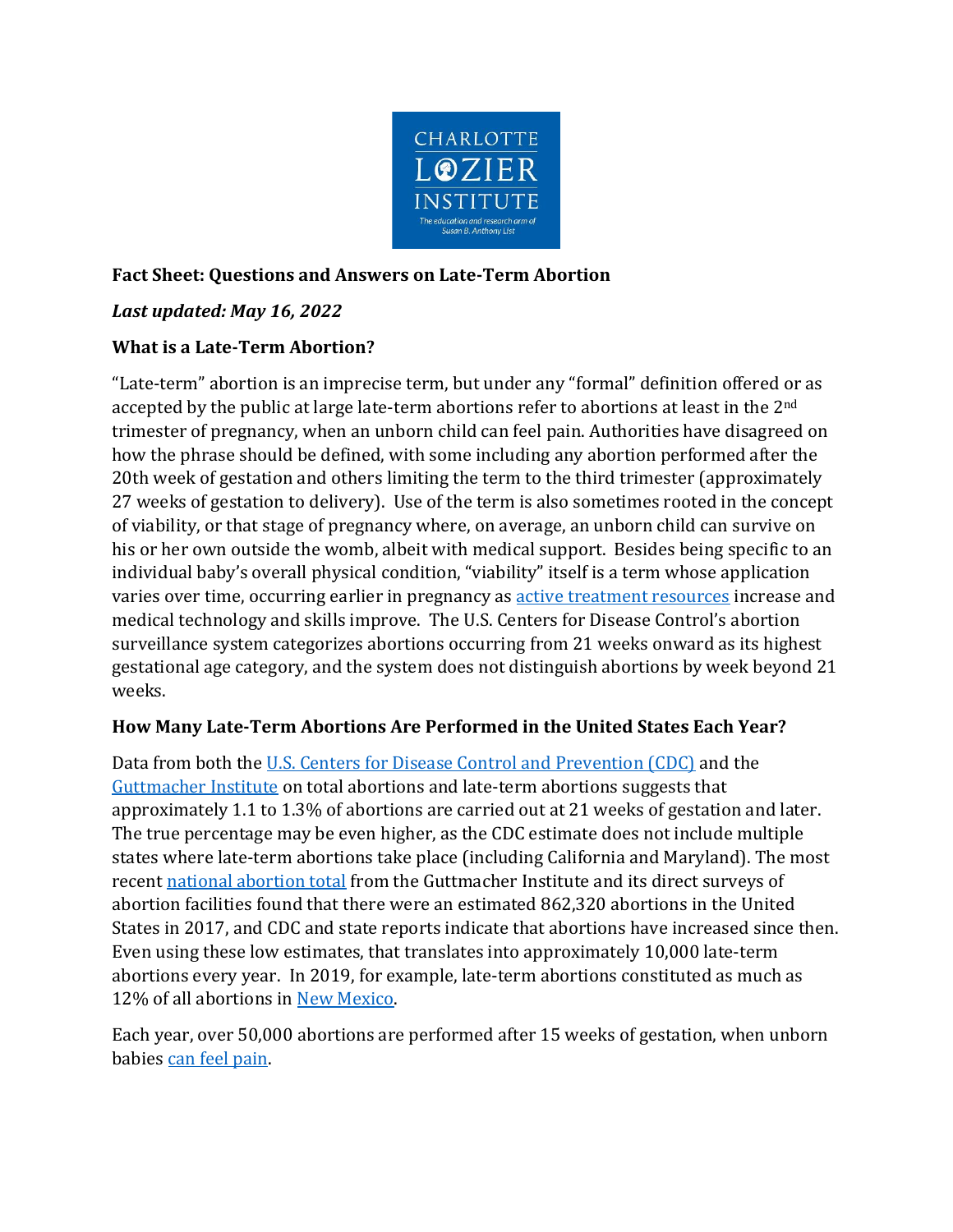### **Are the Vast Majority of Late-Term Abortions Performed in Cases of Threat to the Mother's Life/Fetal Abnormality?**

Defenders of late-term abortion frequently make the assertion that late-term abortions are ["almost always"](https://drjengunter.wordpress.com/2016/10/20/donald-trump-confuses-birth-with-abortion-and-no-there-are-no-ninth-month-abortions/) carried out in cases of severe fetal abnormality or danger to the mother's life. In reality, the concept of "medical necessity" in the context of late-term abortion is [misleading,](https://journals.sagepub.com/doi/full/10.1177/2333392819841781) and many late-term abortions are elective, frequently [complicated](https://www.guttmacher.org/sites/default/files/pdfs/pubs/2006/10/17/Contraception74-4-334_Finer.pdf) by coercion, indecision and partner abandonment. In reporting on the results of a study of late-term abortions in 2013 (Foster, Kimport) in the journal *Perspectives on Sexual and Reproductive Health,* a publication of the pro-choice Guttmacher Institute, the author[s acknowledge](https://lozierinstitute.org/the-reality-of-late-term-abortion-procedures/) that "data suggests that most women seeking later terminations are not doing so for reasons of fetal anomaly or life endangerment." Using interviews and questionnaires, the authors compared 272 women who obtained abortions at or after 20 weeks with 169 women who had abortions prior to 20 weeks and found that the rationales cited by the two groups were essentially the same – stressful circumstances of unprepared pregnancy, singlemotherhood, financial pressure, and relationship discord. The Foster-Kimport study excluded for comparison an unidentified number of women who had abortions for reasons of life endangerment or fetal anomaly, a significant limitation. In an April 2018 [report](https://fas.org/sgp/crs/misc/R45161.pdf) for the Congressional Research Service, however, Dr. Foster is cited as believing "that abortions for fetal anomaly 'make up a small minority of later abortion' and that those for life endangerment are even harder to characterize."

Late-term abortion specialist Dr. Warren Hern has [published research](https://pubmed.ncbi.nlm.nih.gov/24424620/) indicating that abortions on babies with abnormalities made up just 30% of the 1,251 abortions his center performed between 2007 and 2012, although he did not share the percentage of specifically late-term abortions that were performed on healthy babies. However, another [paper](https://www.drhern.com/wp-content/uploads/2018/05/IJGO-2005-misoprostol.pdf) by Hern reviewed 1,040 late-term abortions performed at 18 to 38 weeks of gestation between 1999 and 2004. Of these late-term abortions, just over a fifth were performed because of a poor prenatal diagnosis. Dr. Hern's research also shows that of second- and third-trimester abortions performed because the baby had an abnormality, abortions because the baby had Down Syndrome composed the largest group.

### **Why is the Data on Late-Term Abortion Inadequate and How Can It Be Improved?**

Few states report the reasons why women choose abortion, and even fewer report those reasons by gestational age. Only Florida and Utah report the reasons given for abortions at different gestational ages, including late-term abortions. State abortion reporting is inconsistent, and some states (California, Maryland, and New Hampshire, two of them home to especially late-term abortion facilities) collect no abortion data at all. To improve available data on late-term abortions, states that already collect information on reasons for abortion and the gestational ages at which abortions are performed could cross-tabulate these data. Additionally, states that do not collect this information from abortion providers could add gestational age and reasons for abortion to their state abortion reporting forms. Compounding the problem, the CDC does not request this information from the states, and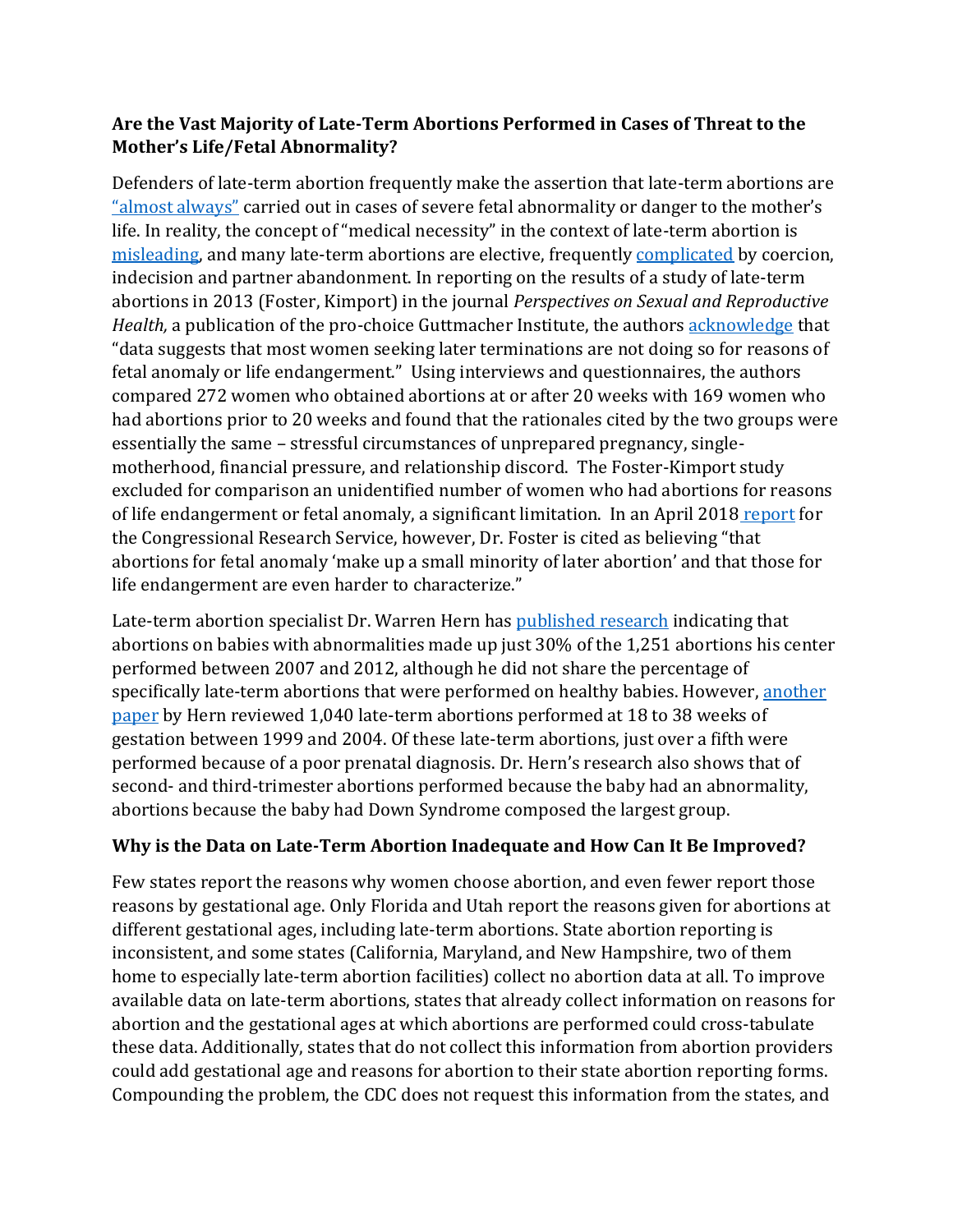the standard U.S. Report of Induced Termination of Pregnancy, which many states use as a model, does not collect reasons for abortion. Some pro-choice policy groups consider government tracking of these data to be ["intrusive" and "unnecessary"](https://www.guttmacher.org/gpr/2015/06/abortion-reporting-promoting-public-health-not-politics) – while [acknowledging](https://www.guttmacher.org/journals/psrh/2005/reasons-us-women-have-abortions-quantitative-and-qualitative-perspectives) that information on women's reasons for abortion is critical to an understanding of abortion trends, public policy, and public opinion.

# **How Are Late-Term Abortions Performed?**

In the past certain methods of abortion created legal jeopardy and personal quandaries for abortionists and patients – what one physician called ["the dreaded complication"](https://www.govinfo.gov/content/pkg/GPO-CHRG-OCONNOR/pdf/GPO-CHRG-OCONNOR-5-5.pdf) – a child born alive despite the effort to kill him or her in utero. These methods of abortion included instillation of saline solution or prostaglandins, that induce contractions and vaginal delivery of the child. A number of victims of these procedures are [alive](https://theabortionsurvivors.com/) today and testify to their experiences. To avoid these outcomes, abortion practitioners resorted to [partial-birth](https://lozierinstitute.org/does-banning-abortions-after-15-weeks-make-any-sense/)  [abortion,](https://lozierinstitute.org/does-banning-abortions-after-15-weeks-make-any-sense/) which involved delivering the child into the birth canal up to his shoulders and killing him through vacuuming out his brain and crushing his skull. This method was banned by Congress in 2003. The ban was upheld by the Supreme Court in *Gonzales v. Carhart* in 2007.

Currently, a day or two before the abortion is performed, the abortionist prepares the cervix with osmotic and/or pharmacologic dilators (e.g., laminaria) to open the cervix. About the same time, he usually administers a maternal transabdominal injection of potassium chloride or digoxin into the heart or head of the unborn child, to ensure that he or she is dead upon delivery. On the day of the procedure, if further cervical dilation is needed, this is performed with mechanical dilators just prior to the procedure. Uterine evacuation is then performed. For younger babies this can be primarily accomplished using suction to remove as much tissue and soft body parts as possible, followed by forceps for removal of larger and harder body parts. For older and larger babies, dismemberment using forceps is used (grasping and pulling off limbs for removal). The brain is usually then removed by suction and the skull crushed for removal. In partial-birth abortion (now illegal), the baby's legs are grasped and pulled through the cervix, as in a breech delivery. The body can be delivered this way, but the skull will be too large to deliver through the partially dilated cervix. The abortionist will then introduce an instrument such as scissors into the base of the child's skull creating an opening. The brain is suctioned out, and the skull then crushed with clamps and extracted. Misoprostol may also be given to the mother to induce uterine contractions, especially to help expel all the body parts and placenta.

# **What Do Obstetricians and Perinatologists Say about Late-Term Abortion?**

"Most late term abortions are done for the same social reasons that earlier abortions are done. Late-term abortions are much more dangerous for the mother than giving birth. Late-term abortions involve much higher risk of death from the abortion procedure itself, as well as higher risk of perforating the womb, massive bleeding, and damage to the womb. Late-term abortions are only safe for the abortionist, not for the mother, or her child. If a